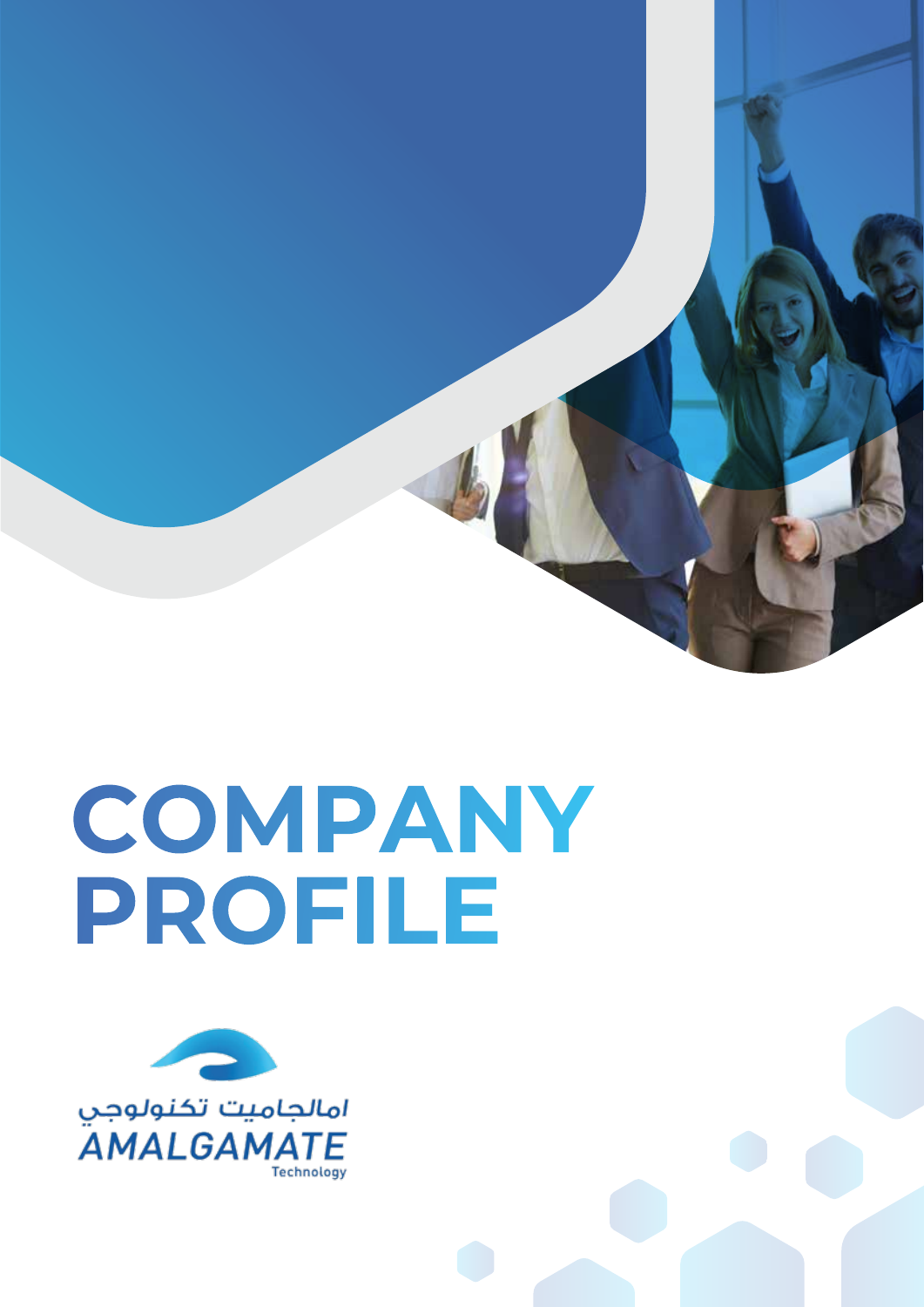

# **Board Message**

"Since our establishment in 2014, we have become the fastest growing IT company in the Qatar. Driven by passion and hard work, we help our clients build stronger, more agile and innovative businesses.

We invest in new solutions and acquisitions, build capabilities, and develop our teams to ensure that Amalgamate is well positioned to help clients explore the vast opportunity – and deliver on the potential  $-$  of this new digital business era

We are always one step ahead in offering highly reliable services and products and in developing technological innovations that can satisfy an unlimited number of application needs, even in the most demanding conditions.

Amalgamte enables global enterprises to optimize their operations, manage their cost and invest in innovation that unleashes new potential across their organizations."

#### **OUR VISION**

Our vision is an amalgamation of innovation and technology to providing next-generation Information technology services.

#### **OUR MISION**

To be the largest technology enabler for building the future of our clients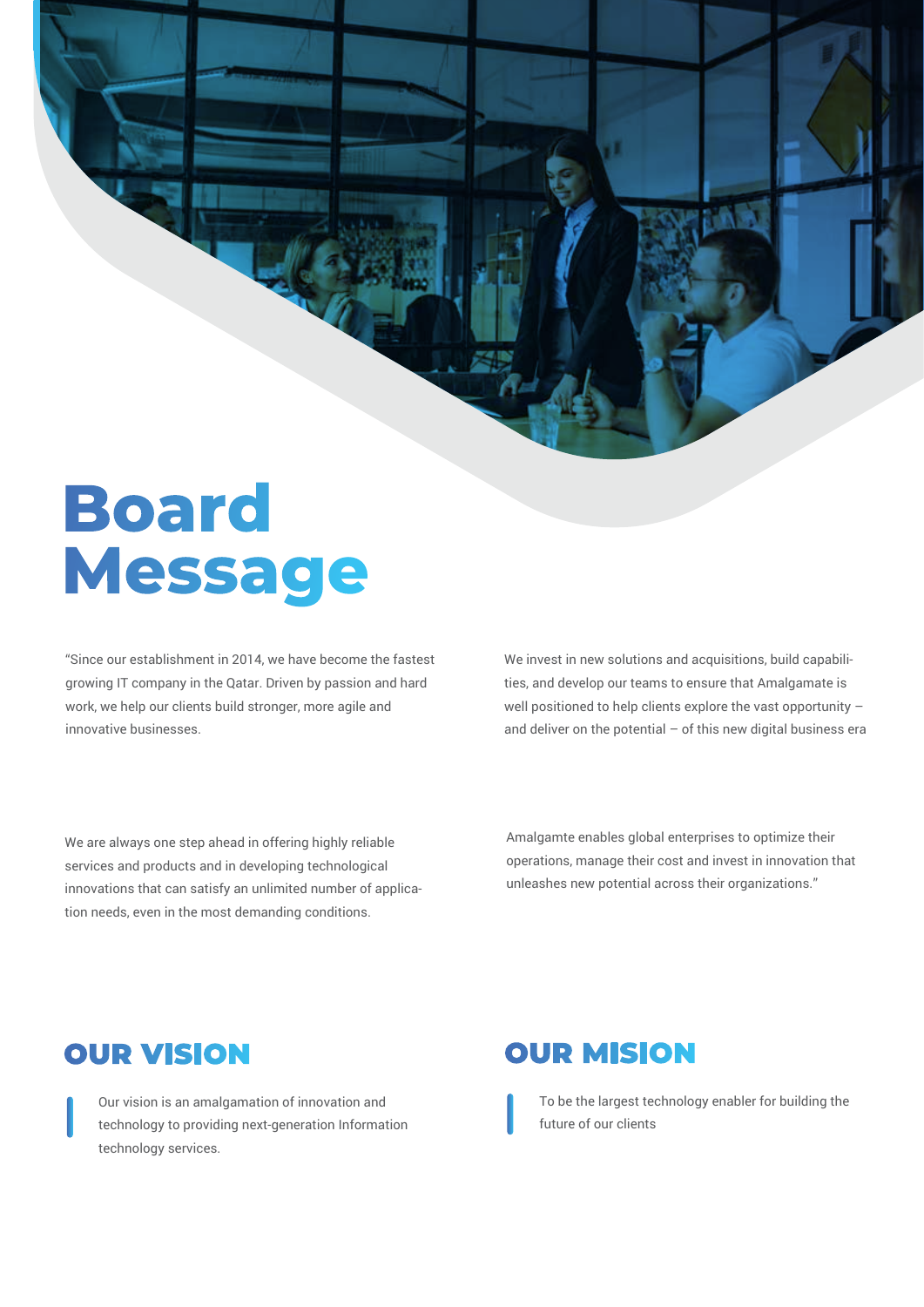

# **Success seems to be connected with action.**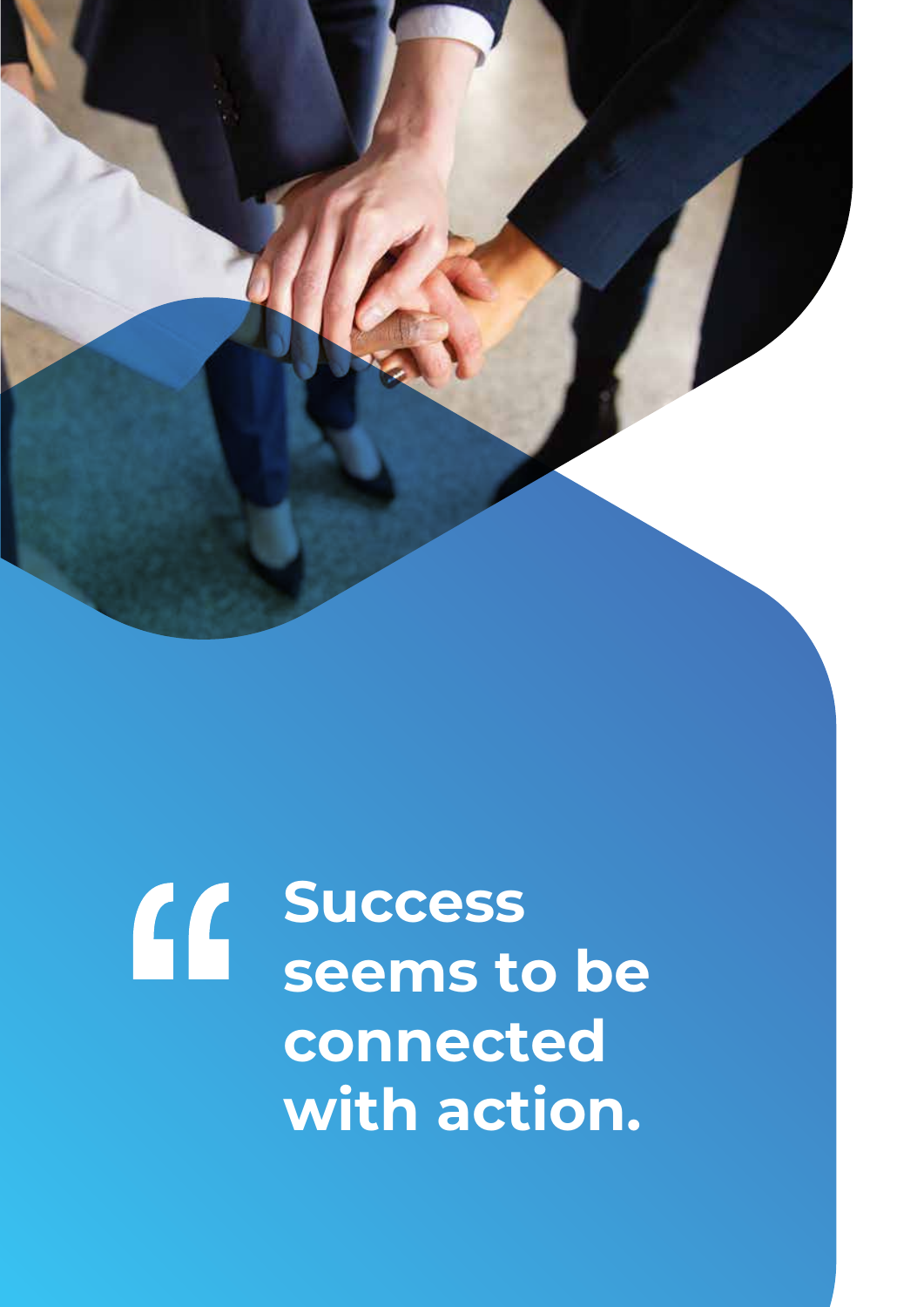

### **About Amalgamate**

Amalgamate Technologies is a dedicated solely to Information technology development, consultancy and implementation services in Qatar. Since established 2014 we are engaged in developing & managing software programs & project management including functional modifications, adaptation correction, user support, testing modification & documentation.

We have expertise in providing Software Development, Mobile Application Development ,Web Hosting, Domain Name Registration, API and Payment Gateway Integration, , Geographic Information System and E-commerce solution for both Public &Private sectors.

We manage projects from pre-implementation stages to postimplementation stages. We undertake software need evaluation, project management analysis, customization, design, development, testing & implementation of application of software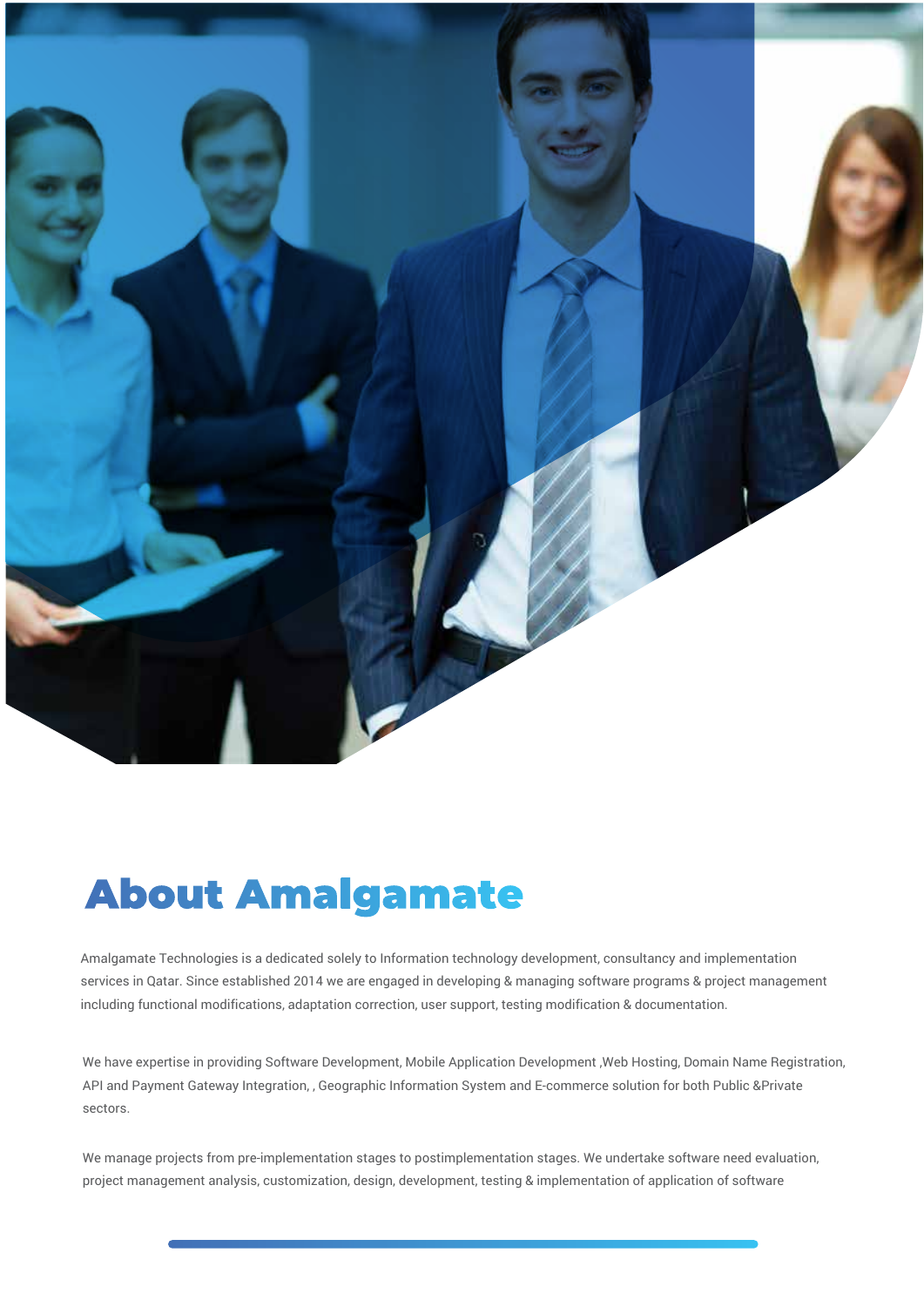# **Our Services**

| <b>Consulting</b>              | <b>Technology</b>             | <b>Outsourcing</b>             |
|--------------------------------|-------------------------------|--------------------------------|
|                                |                               |                                |
| <b>IT Landscape</b>            | <b>Enterprise Application</b> | <b>Application Outsourcing</b> |
| Strategy & Architecture        | Enterprise School             | Resource and Staffing          |
| <b>Business Transformation</b> | <b>Enterprise Mobility</b>    |                                |
|                                |                               |                                |
| <b>Enterprise Processes</b>    | Enterprise BI                 |                                |
| Digital Transformation         | Cloud                         |                                |
| Change and Learning            | Maintenance                   |                                |
|                                |                               |                                |
|                                | Testing                       |                                |

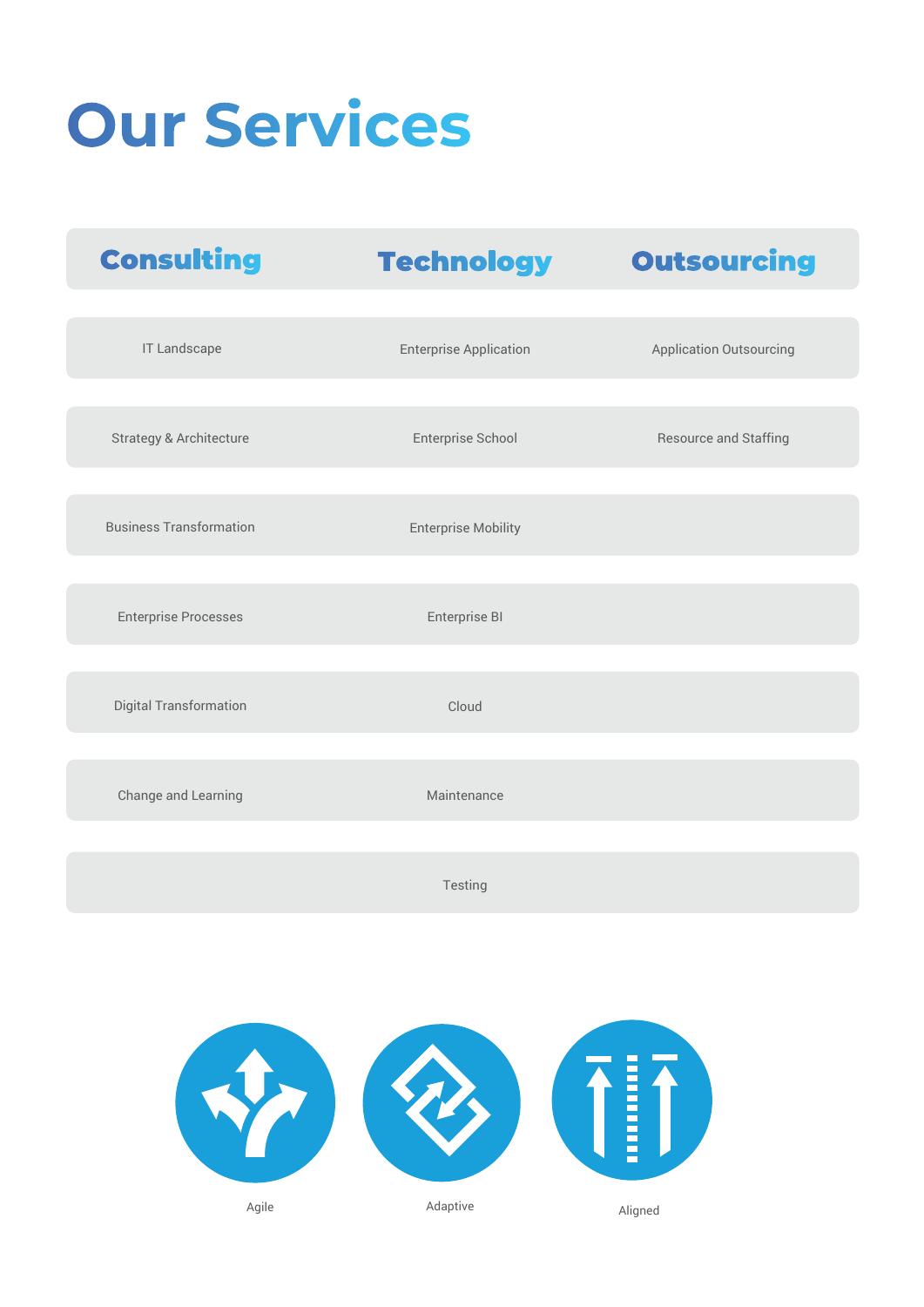

#### **Mobile App Development Services**

We design responsive and adaptive Progressive web Apps(PWA), or hybrid apps, that combine the responsive, native feel of an iOS or Android mobile app with the scalability and interoperability of a web app. PWAs include features like push notifications, easy social sharing and superior indexability



#### **Full Stack Web Development Services**

We build attractive commercial websites that are create with ease of use, SEO, mobile-first responsiveness, conversion optimization, advanced search capabilities, load speed and a modern design aesthetic in mind.We have plenty of experience working with website builders and CMS's, like WordPress, Joomla and Drupal



#### **Internet of Things**

Our technology department expertise in all areas of custom IoT development solutions. We have wide experience in the field of Internet of Things, as we have developed ready to sell IoT products and services, which has been featured in various expos across the globe. Our IoT services have been recognized globally.



#### **Web Integration Services**

Consolidating disparate enterprise web applications helps organizations streamline workflows and simplify mission-critical processes. We provide custom API development and integration services for Service-Oriented Architectures (SOA) using REST and SOAP protocols to facilitate bi-directional JSON and XML communications



#### **Animation & Graphic Web Design Solutions**

An engaging website or application demands a dynamic, attractive design. Our web design specialists leverage 2D/3D design tools like Web Graphics Library(WebGL) and Open Graphics Library(OpenGL), as well as several JavaScript and CSS frameworks like Animate.css, Bounce.js and Magic Animations.



### **Digital Matketing**

We are one of the top Social Media Marketing SEO serrvice providers in Qatar. Our experts will helps you to market your business through the social media platforms like Facebook, YouTube, Instagram, Pinterest, Twitter, LinkedIn, and blog networks. Connect with us and grow your business.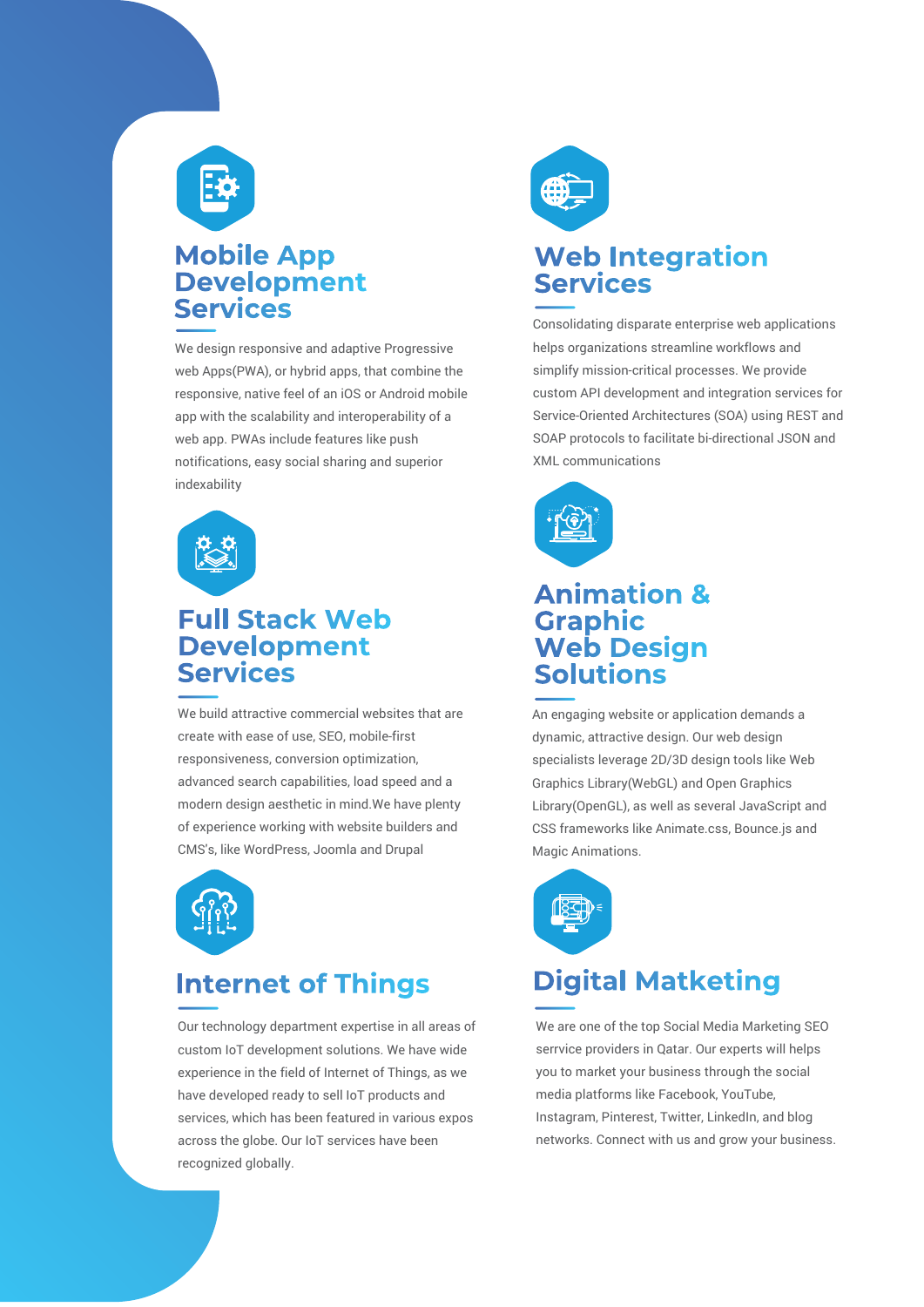

### **Web Application<br>Development Services**

We are a full-stack software development company. Our back-end developers are experts in Java, PHP, Ruby, Python, and SQL, as well as frameworks like Django and Laravel, while our front-end designers know their way around Javascript, CSS3 and HTML5.



#### **Enterprise Web Apps Solutions**

Our industry software experts have years of experience building business automation web solutions for a number of verticals. We use custom APIs and our mastery of web services to build web-based automation services for applicants like inventory control, digital marketing and customer relationship management.



#### **Web Portal Development**

Our web developers program public-facing portals as well as enterprise intranet dashboards that incorporate email and internal messaging, forums, search engines, workflow and task managers, new tickers and multimedia hosting. For private portals we integrate protocols like Role-Based Access Controls(RBAC) and Single Sign -On(SSO).



#### **E-Commerce Web Apps**

We build both commercial e-commerce websites designed to optimize customer satisfaction and drive sales, as well as internal web apps for aiding in businessautomation. Leveraging our partnerships with Magento and Shopify, we can develop and integrate digital storefronts, shopping carts, catalogues and payment solutions using their platforms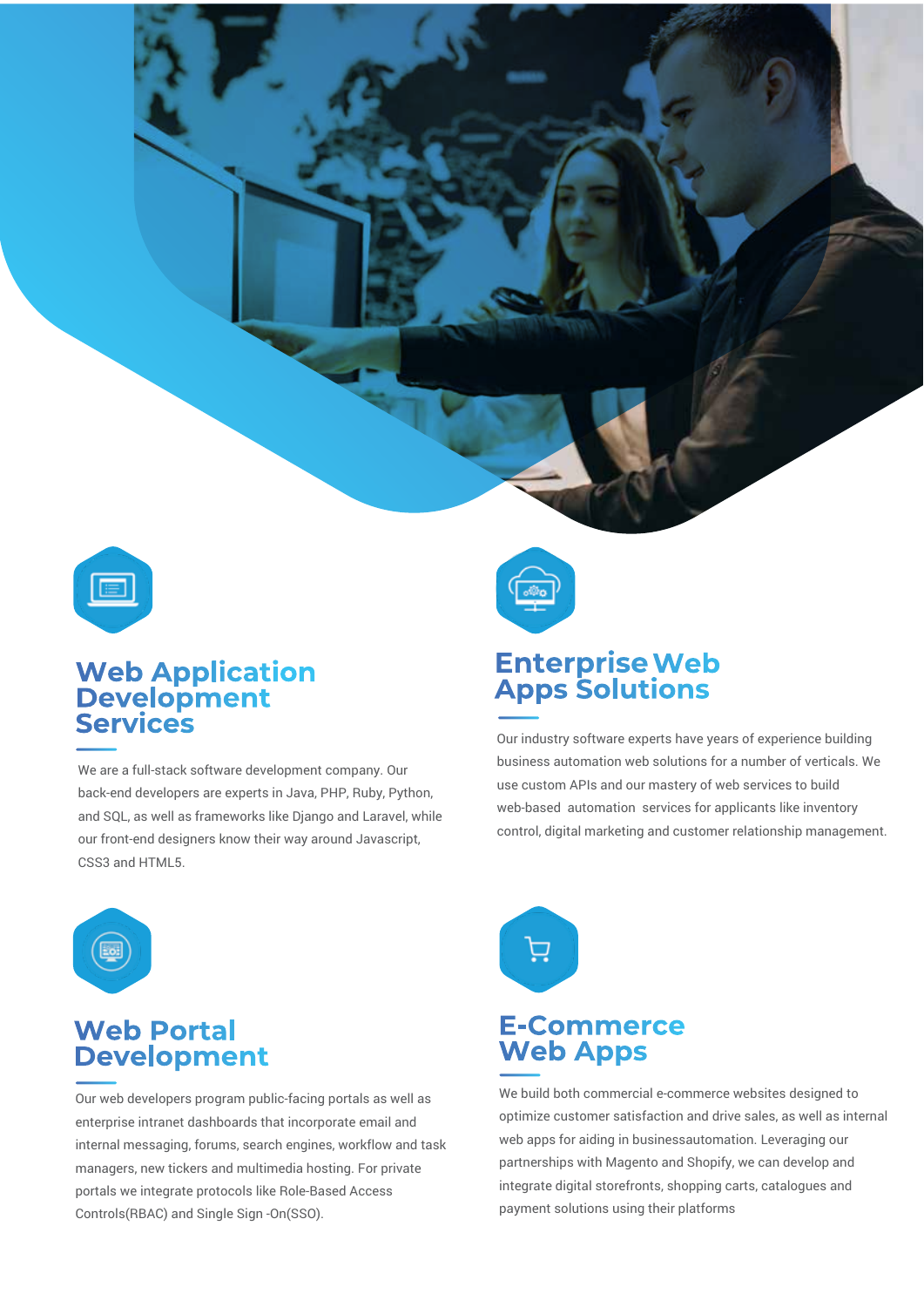

### **Industries**

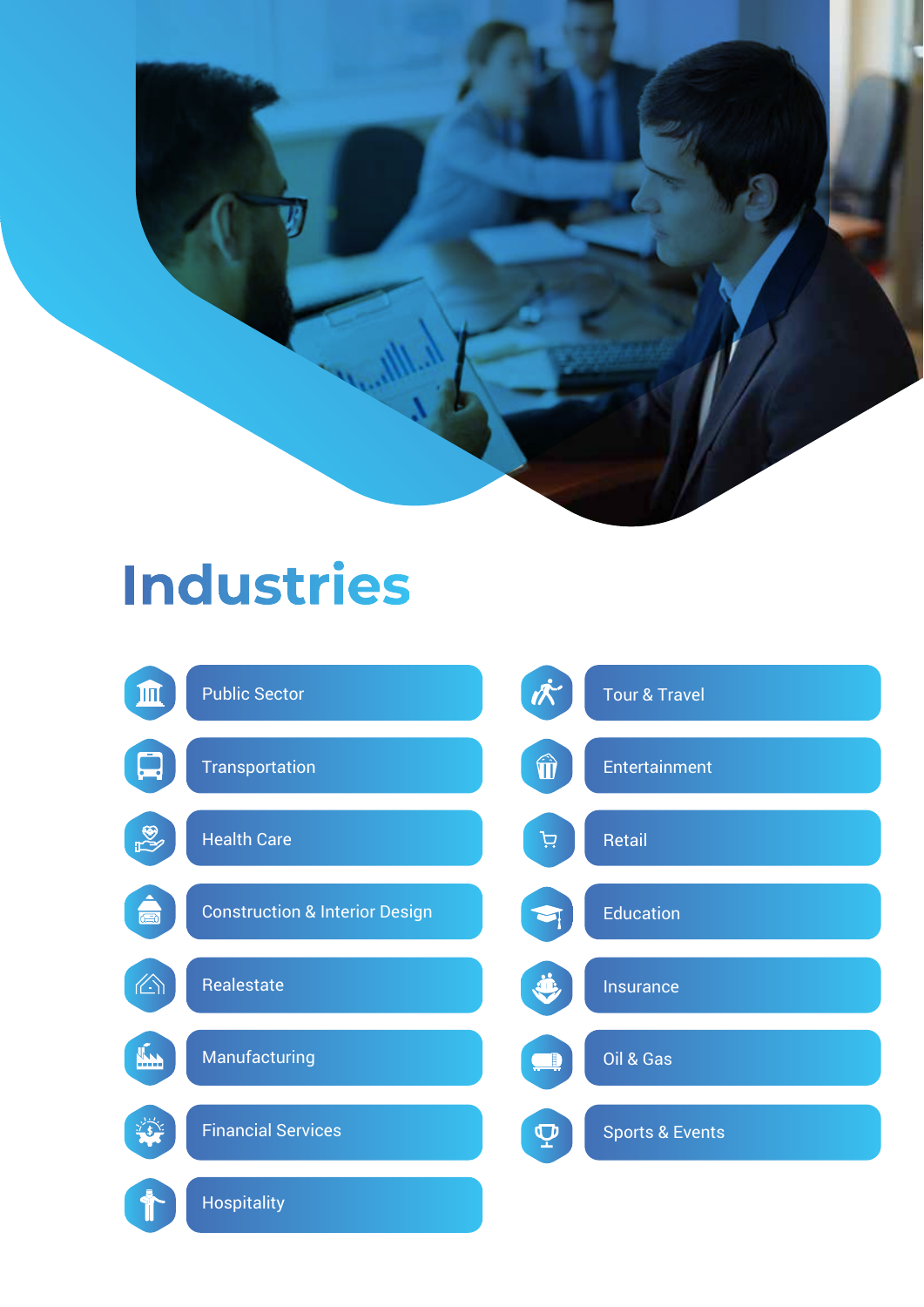## **Project Models**



If your company or you has a fixed set of software development requirements or ideas for creating new solutions or service, then the fixed cost model will be the best suited for you.



You can hire our dedicated resources as well. They will only be working on your project. A daily timesheet of your work will also be submitted to you. Even though you hire dedicated resource.



If you or your company has software development requirements that would demand adopting changes and flexibility, then the hourly model is best suited for you.



You can also partner with us for your growth, diversification on a mutual benefit basis. We will give you qualified and experienced professionals with sound domain knowledge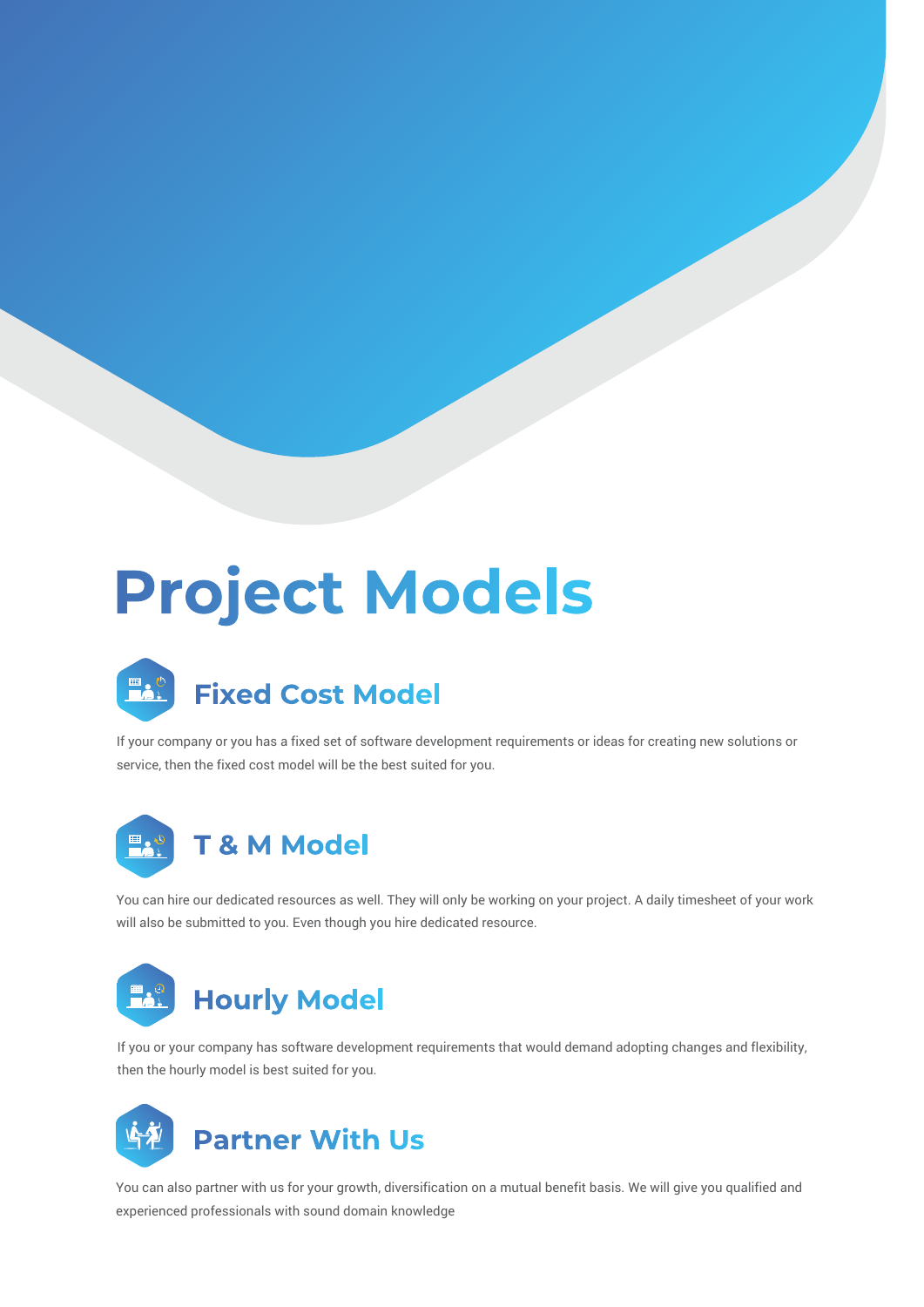# Methodology &<br>Framework

**01**

#### **Evaluation of processes & current structure of the company** Mapping processes

to determine the starting point and the 'Actual State'

**05**

 $\hat{\mathbf{m}}$ 

These determine KPIs, reports and other metrics, per user, in order to monitor that the process is working as agreed. **Evaluation & monitoring**

#### **Agile Methodology**

**Suggestions for**<br>**Suggestions for improvement & process optimization** Optimize a process with a right combination of technologies

**02**

#### **Application** 蛊 **design together with the client**

We choose technologies and review options with the client. The client is part of the project from the very beginning and feed back is **VITAL** 

**03**

#### **Application,**  $\frac{1}{2}$ **construction & implementation**

Weekly delivery of developments for the end user to operate and request for changes. It is IDEAL that the end user is part of the process of development and testing.

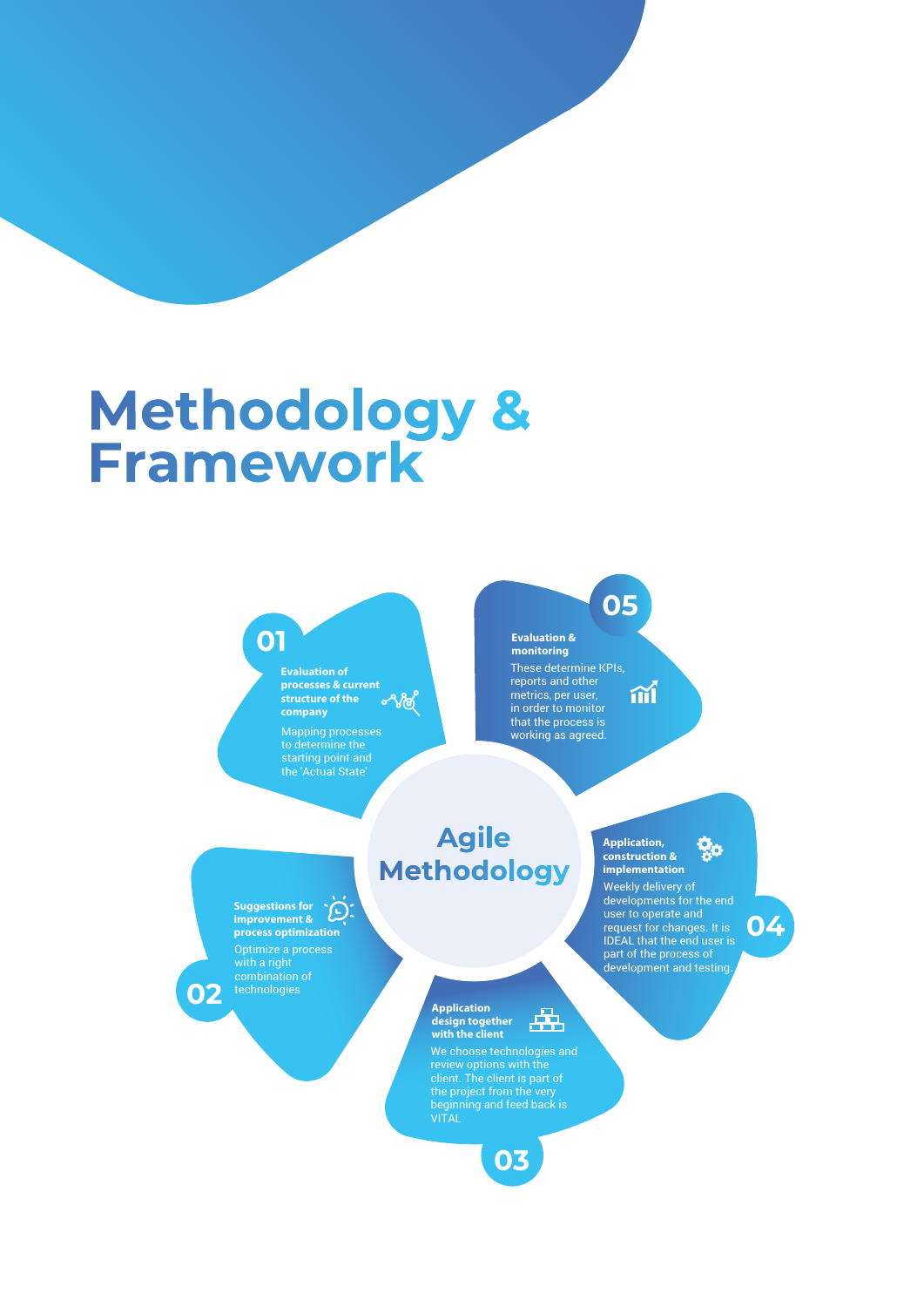### **Our Products**